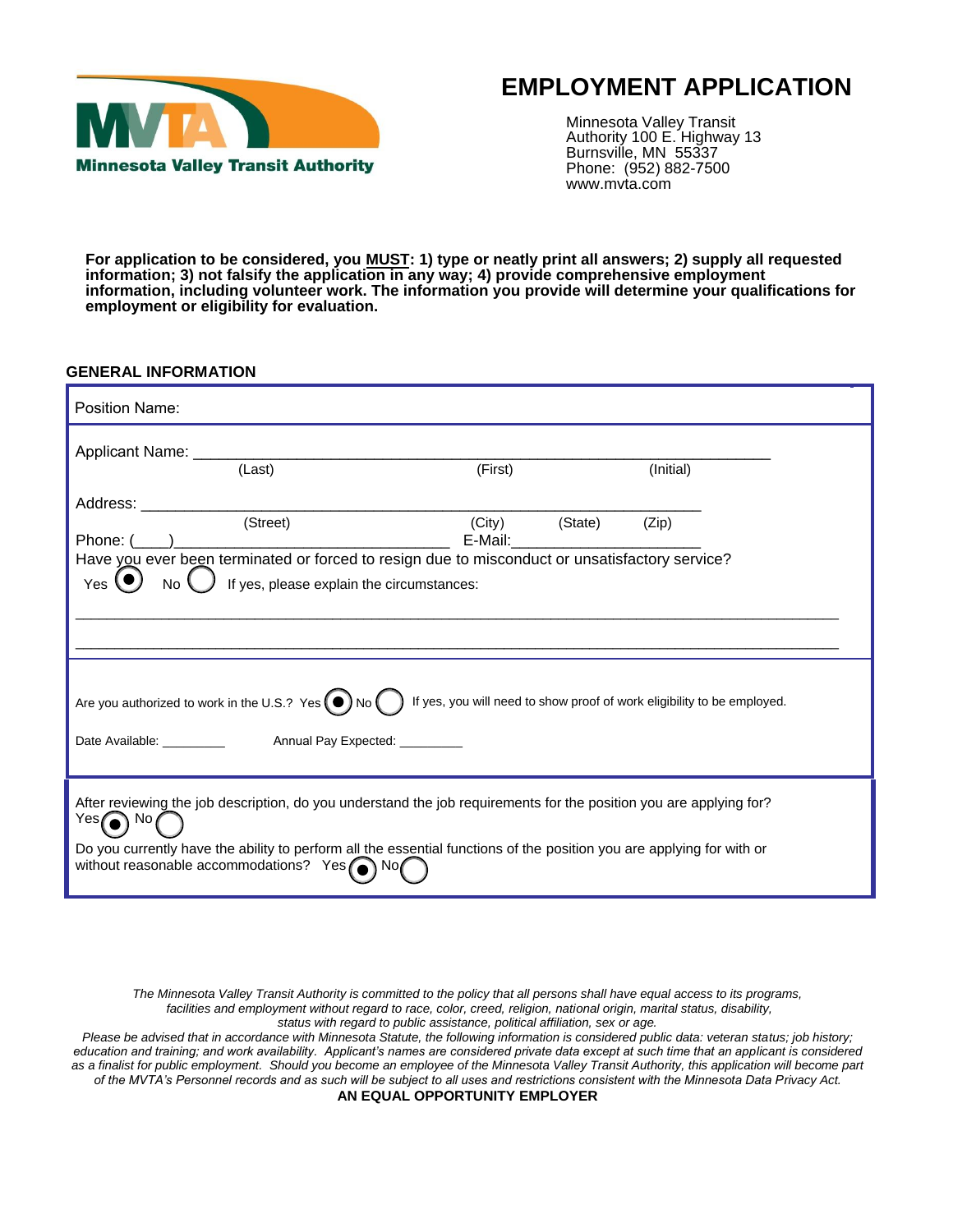# **EDUCATION, TRAINING AND SKILLS**

| High School (Indicate name and location of high school<br>attended)                                                        |      |                        | Did you graduate High School: Yes <a> No<br/> (<br/>Successful completion of High School Equivalent:<br/>Yes <math>\bigcirc</math> No <math>\bigcirc</math><br>If no, identify highest grade completed:</br></a> |                        |              |  |
|----------------------------------------------------------------------------------------------------------------------------|------|------------------------|------------------------------------------------------------------------------------------------------------------------------------------------------------------------------------------------------------------|------------------------|--------------|--|
| Colleges/University<br>Trade School                                                                                        | City | State                  | # of<br>Credits                                                                                                                                                                                                  | Degree(s)<br>Completed | Major        |  |
|                                                                                                                            |      |                        |                                                                                                                                                                                                                  |                        |              |  |
|                                                                                                                            |      |                        |                                                                                                                                                                                                                  |                        |              |  |
| Professional Certificates, Licenses or Memberships                                                                         |      |                        |                                                                                                                                                                                                                  |                        |              |  |
|                                                                                                                            |      |                        |                                                                                                                                                                                                                  |                        |              |  |
| List any specialized training (i.e., computer/software classes or other coursework) you have received that relates to this |      |                        |                                                                                                                                                                                                                  |                        |              |  |
| position (include number of hours and course content)                                                                      |      |                        |                                                                                                                                                                                                                  |                        |              |  |
|                                                                                                                            |      |                        |                                                                                                                                                                                                                  |                        |              |  |
|                                                                                                                            |      |                        |                                                                                                                                                                                                                  |                        |              |  |
|                                                                                                                            |      |                        |                                                                                                                                                                                                                  |                        |              |  |
|                                                                                                                            |      |                        |                                                                                                                                                                                                                  |                        |              |  |
| List any equipment that you are able to operate that relates to this position                                              |      |                        |                                                                                                                                                                                                                  |                        |              |  |
|                                                                                                                            |      |                        |                                                                                                                                                                                                                  |                        |              |  |
|                                                                                                                            |      |                        |                                                                                                                                                                                                                  |                        |              |  |
|                                                                                                                            |      |                        |                                                                                                                                                                                                                  |                        |              |  |
| Please list three (3) business (NOT personal) references.<br><b>Business</b><br>Name                                       |      | Address/City/State/Zip |                                                                                                                                                                                                                  |                        | Phone Number |  |
|                                                                                                                            |      |                        |                                                                                                                                                                                                                  |                        |              |  |
|                                                                                                                            |      |                        |                                                                                                                                                                                                                  |                        |              |  |
|                                                                                                                            |      |                        |                                                                                                                                                                                                                  |                        |              |  |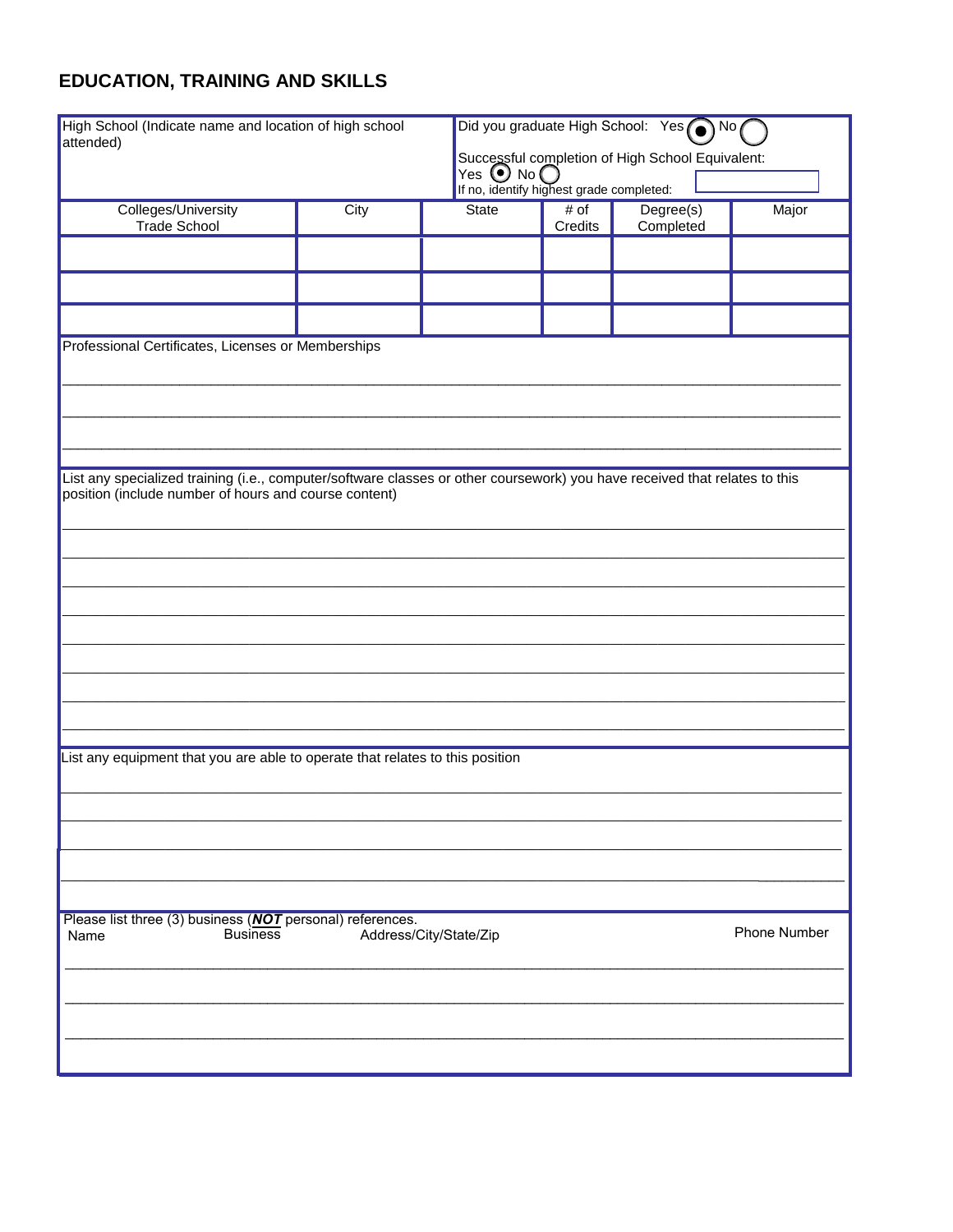## **EXPERIENCE**

|                                 | Begin with your most recent position. List all jobs held, paid or volunteer, over the last 10 years. YOUR QUALIFICATIONS<br>WILL BE EVALUATED ON THE BASIS OF THE INFORMATION PROVIDED ON THIS APPLICATION. You may attach a<br>separate sheet if additional space is needed, or to include applicable experience prior to 10 years ago.<br><b>RESUMES SHOULD BE ATTACHED.</b> |                                        |                      |  |
|---------------------------------|--------------------------------------------------------------------------------------------------------------------------------------------------------------------------------------------------------------------------------------------------------------------------------------------------------------------------------------------------------------------------------|----------------------------------------|----------------------|--|
| <b>Position Title</b>           |                                                                                                                                                                                                                                                                                                                                                                                | <b>Employment Dates</b>                |                      |  |
| <b>Employer Name/City/State</b> |                                                                                                                                                                                                                                                                                                                                                                                |                                        |                      |  |
| <b>Employer Phone</b>           | <b>Direct Supervisor (Name/Title/Phone)</b>                                                                                                                                                                                                                                                                                                                                    | May we contact?<br>Yes $\bullet$<br>No | <b>Annual Salary</b> |  |
| <b>Reason for Leaving</b>       |                                                                                                                                                                                                                                                                                                                                                                                |                                        |                      |  |
|                                 | Primary Job Duties (May skip section if Resume contains this information)                                                                                                                                                                                                                                                                                                      |                                        |                      |  |
|                                 |                                                                                                                                                                                                                                                                                                                                                                                |                                        |                      |  |
| <b>Position Title</b>           |                                                                                                                                                                                                                                                                                                                                                                                | <b>Employment Dates</b>                |                      |  |
| <b>Employer Name/City/State</b> |                                                                                                                                                                                                                                                                                                                                                                                |                                        |                      |  |
| <b>Employer Phone</b>           | <b>Direct Supervisor (Name/Title/Phone)</b>                                                                                                                                                                                                                                                                                                                                    | May we contact?<br>Yes $\bullet$<br>No | <b>Annual Salary</b> |  |
| <b>Reason for Leaving</b>       |                                                                                                                                                                                                                                                                                                                                                                                |                                        |                      |  |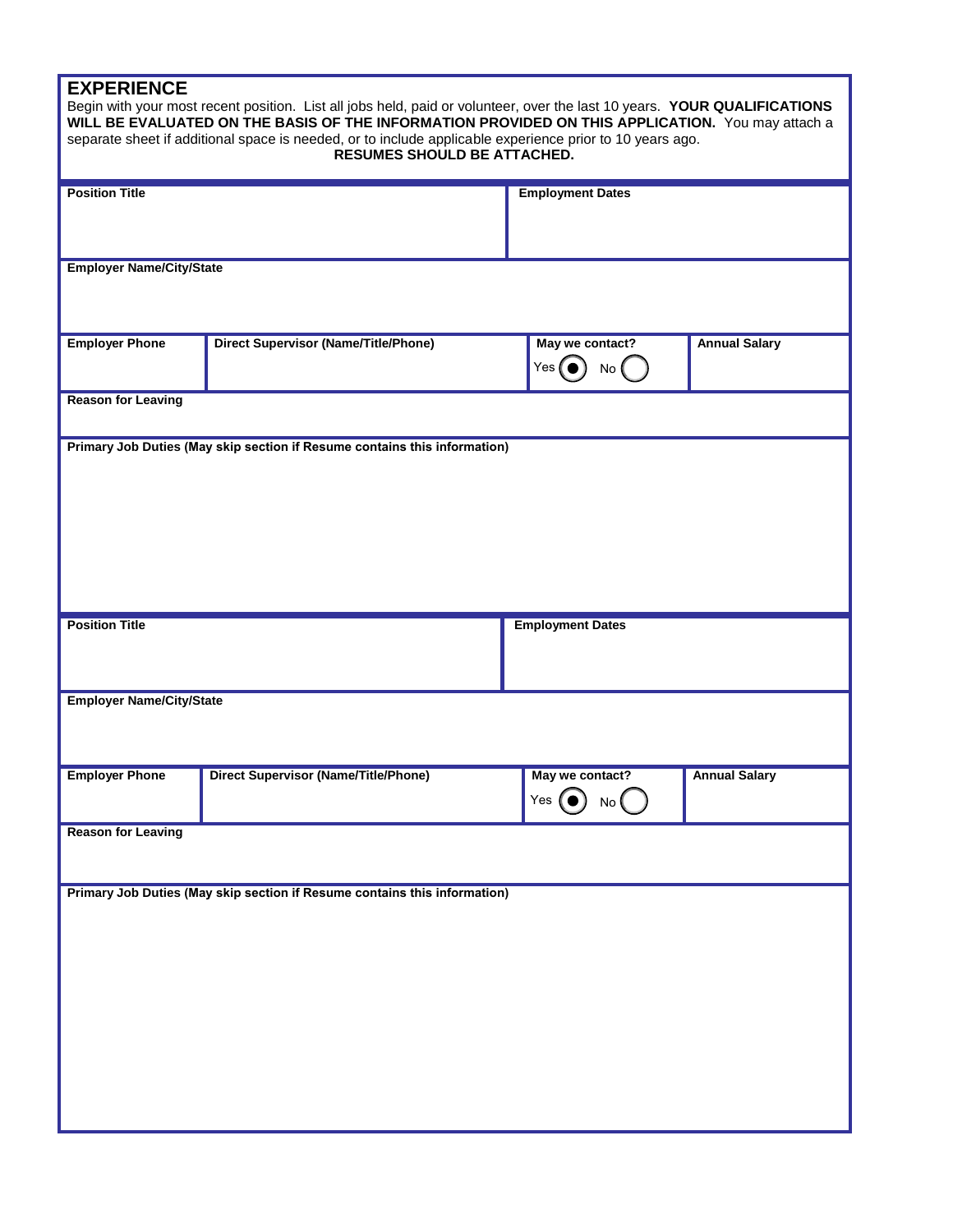| <b>EXPERIENCE (Continued)</b>   |                                                                           |                                                       |                      |
|---------------------------------|---------------------------------------------------------------------------|-------------------------------------------------------|----------------------|
| <b>Position Title</b>           |                                                                           | <b>Employment Dates</b>                               |                      |
| <b>Employer Name/City/State</b> |                                                                           |                                                       |                      |
| <b>Employer Phone</b>           | <b>Direct Supervisor (Name/Title/Phone)</b>                               | May we contact?<br>Yes $\left(\bullet\right)$<br>No ( | <b>Annual Salary</b> |
| <b>Reason for Leaving</b>       |                                                                           |                                                       |                      |
|                                 |                                                                           |                                                       |                      |
| <b>Position Title</b>           |                                                                           | <b>Employment Dates</b>                               |                      |
| <b>Employer Name/City/State</b> |                                                                           |                                                       |                      |
| <b>Employer Phone</b>           | <b>Direct Supervisor (Name/Title/Phone)</b>                               | May we contact?<br>Yes<br>No l                        | <b>Annual Salary</b> |
| <b>Reason for Leaving</b>       |                                                                           |                                                       |                      |
|                                 | Primary Job Duties (May skip section if Resume contains this information) |                                                       |                      |

By signing this application, I certify that all information on this form is true to the best of my knowledge, and any omissions or misstatements of facts may be cause for rejection of this application or discharge from MVTA service. I also authorize the MVTA or its Designee, to make all necessary and appropriate investigations to verify the information concerning my employment that is allowable by law. It is my responsibility to keep the MVTA advised about any changes of address or phone number.

Date:\_\_\_\_\_\_\_\_\_\_\_\_\_\_\_\_\_\_\_\_\_\_\_\_\_\_\_\_\_\_\_Signature:\_\_\_\_\_\_\_\_\_\_\_\_\_\_\_\_\_\_\_\_\_\_\_\_\_\_\_\_\_\_\_\_\_\_\_\_\_\_\_\_\_\_\_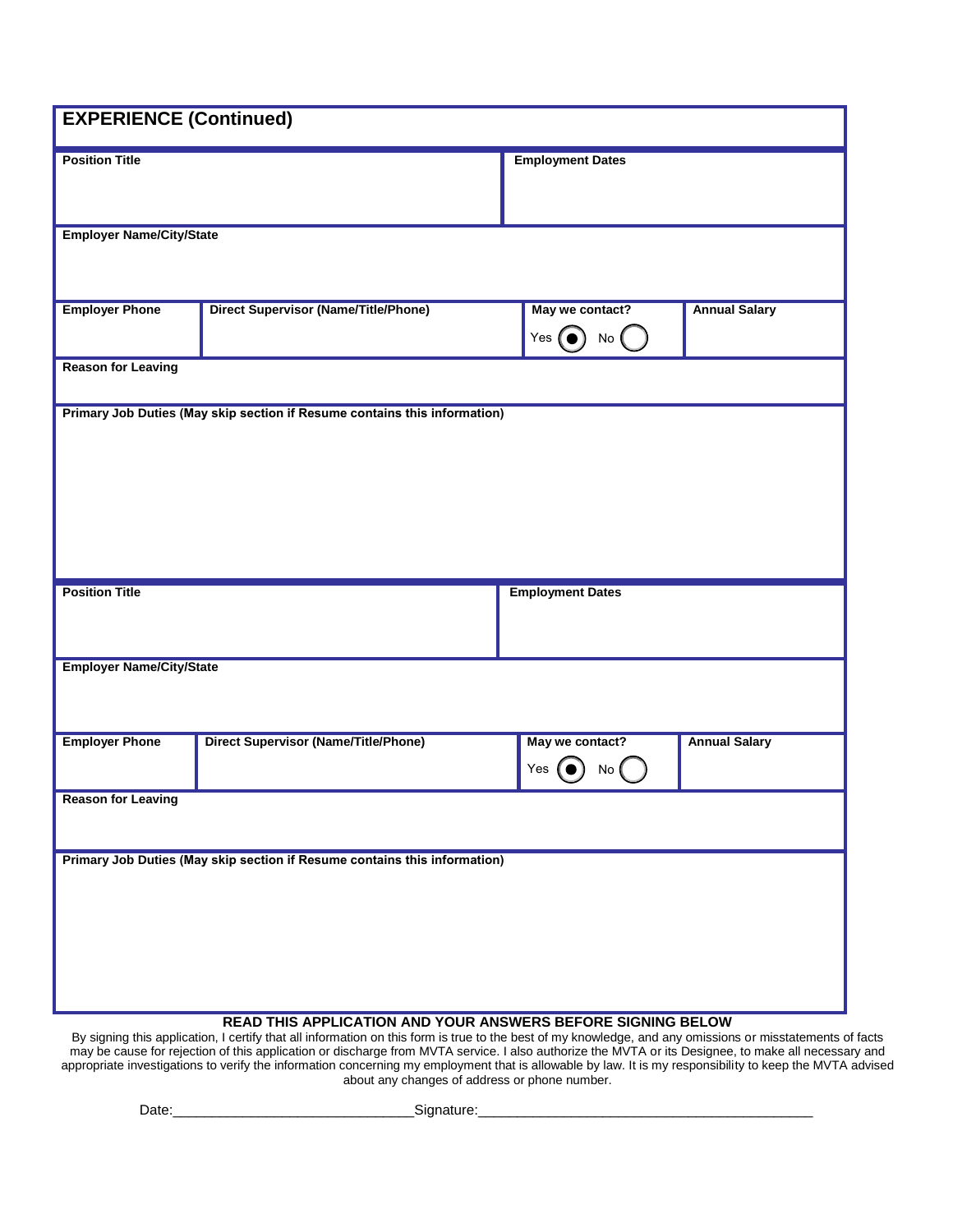## **VETERAN'S PREFERENCE**

## **COMPLETE THIS SECTION ONLY IF YOU ARE CLAIMING VETERAN'S PREFERENCE NOTE: COPY OF VETERAN'S DD214 MUST BE ATTCHED (Veteran is defined by MN Statute 197.447)**

You must submit a PHOTOCOPY of your **DD214** or other military documents to substantiate the service information requested on the form. Claims not accompanied by proper documentation will not be processed. For assistance in obtaining a copy of your DD214, contact the **Veterans Linkage Line**: 1-888-LinkVet (1-888-546-5838) or the Minnesota Department of Veteran Affairs.

The MVTA operates under a point preference system which awards points to qualified veterans to supplement their application.

Claims must be made on the form below and submitted with your application by the application deadline of the position for which you are applying. If your **DD214** form is submitted to the MVTA separate from this sheet, please attach a note with it indicating the position for which you are applying and your present address.

| Name<br>Last                  | First | Initial             | Are you a U.S. citizen? Yes<br>No |
|-------------------------------|-------|---------------------|-----------------------------------|
| Address                       |       | <b>Phone Number</b> |                                   |
| <b>Social Security Number</b> |       |                     |                                   |

### **VETERAN**:

(DD214 or DD215 must be submitted to receive points.)

#### **DISABLED VETERAN**:

(DD214 and USDVA letter of disability rating decision of 10% or more must be submitted to receive points.)

Percent of Disability: \_\_\_\_\_\_%

### **SPOUSE OF DISABLED VETERAN**:

(DD214 or DD215 and USDVA letter of disability rating decision of 10% or more must be submitted to receive points.)

How does Veteran's disability prevent performance of a stated job "requirement?" Due to the veteran's service-connected disability the veteran is unable to qualify for this position because (be specific):

\_\_\_\_\_\_\_\_\_\_\_\_\_\_\_\_\_\_\_\_\_\_\_\_\_\_\_\_\_\_\_\_\_\_\_\_\_\_\_\_\_\_\_\_\_\_\_\_\_\_\_\_\_\_\_\_\_\_\_\_\_\_\_\_\_\_\_\_\_\_\_\_\_\_\_\_\_\_\_\_\_\_\_\_\_\_\_\_\_\_\_\_\_\_\_\_\_\_\_\_\_\_\_\_\_\_\_

AFFIDAVIT I hereby claim Veteran's Preference for this vacancy and swear/affirm that the information given is true, complete and *correct to the best of my knowledge. I hereby authorize that I am responsible to obtain the required Veterans' preference verification documents and submit them to the Minnesota Valley Transit Authority* by the required application deadline date.

**Signature:\_\_\_\_\_\_\_\_\_\_\_\_\_\_\_\_\_\_\_\_\_\_\_\_\_\_\_\_\_\_\_\_\_\_\_\_\_\_\_\_\_\_\_\_\_ Date:\_\_\_\_\_\_\_\_\_\_\_\_\_\_\_\_\_\_\_\_\_\_** 

**Submit Form to MVTA**